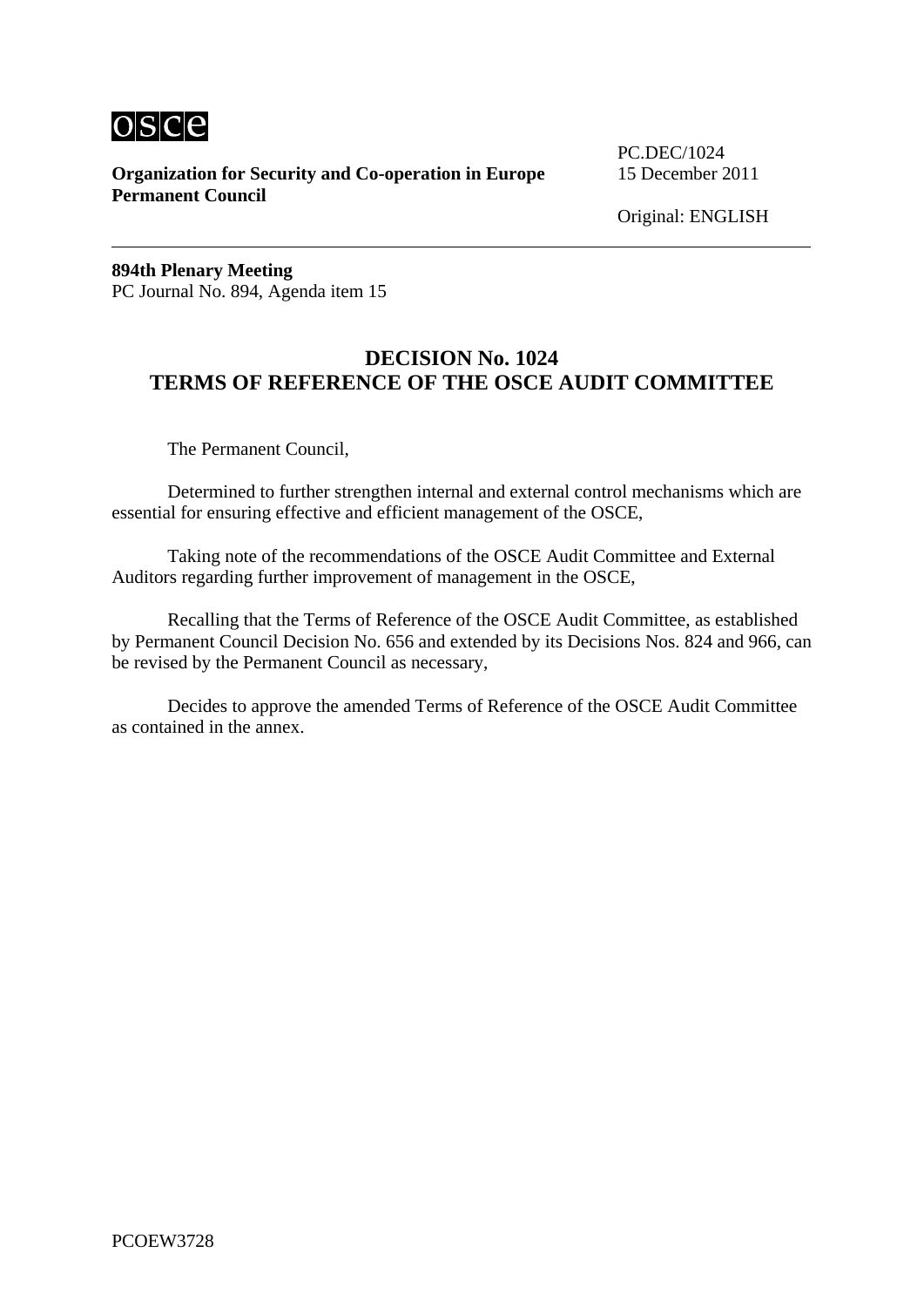PC.DEC/1024 15 December 2011 Annex

# **OSCE AUDIT COMMITTEE TERMS OF REFERENCE**

# **1. Guiding principle**

 An Audit Committee shall be established by the Permanent Council to exercise an independent appraisal function, providing the participating States with assurances that the Organization's controls are in place and operating properly. It shall perform this function through independent reviews of the work carried out by the OSCE's system of internal and external controls, including Internal Oversight, the External Auditors and the administration and management of the Organization. It shall also advise the Secretary General in his capacity as Chief Administrative Officer. The work of the Audit Committee shall be conducted in accordance with internationally accepted best practices and in compliance with OSCE policies, rules and regulations.

# **2. Role of the Committee**

The Committee shall:

- (i) Review and monitor the adequacy, efficiency and effectiveness of the Organization's system of internal and external controls, including OSCE internal oversight functions, the external auditor functions and the implementation of audit recommendations;
- (ii) Have the opportunity to present its views to the participating States on the selection of the External Auditor and on the External Auditor's review of the Organization's financial statements; and to the Secretary General on the appointment or termination of the assignment of the Director of Internal Oversight within the scope of the OSCE Staff Regulations and Staff Rules;
- (iii) Advise the Secretary General as the Chief Administrative Officer on all policy issues related to the system of internal and external controls and its performance;
- (iv) Report to the Permanent Council, through the Advisory Committee on Management and Finance, in particular on any matters of policy requiring corrective action and improvements in the area of controls, including appraisal, audit, investigation and risk management.

# **3. Membership of the Committee**

 The Committee shall be composed of three members who shall be senior audit professionals of high standing in the international audit community, fully independent of the OSCE, and with no affiliation with national governments of the OSCE participating States. The Chairmanship-in-Office, in consultation with participating States, shall appoint the members of the Committee. Each member shall serve as Chairperson of the Committee for one year on a rotational basis.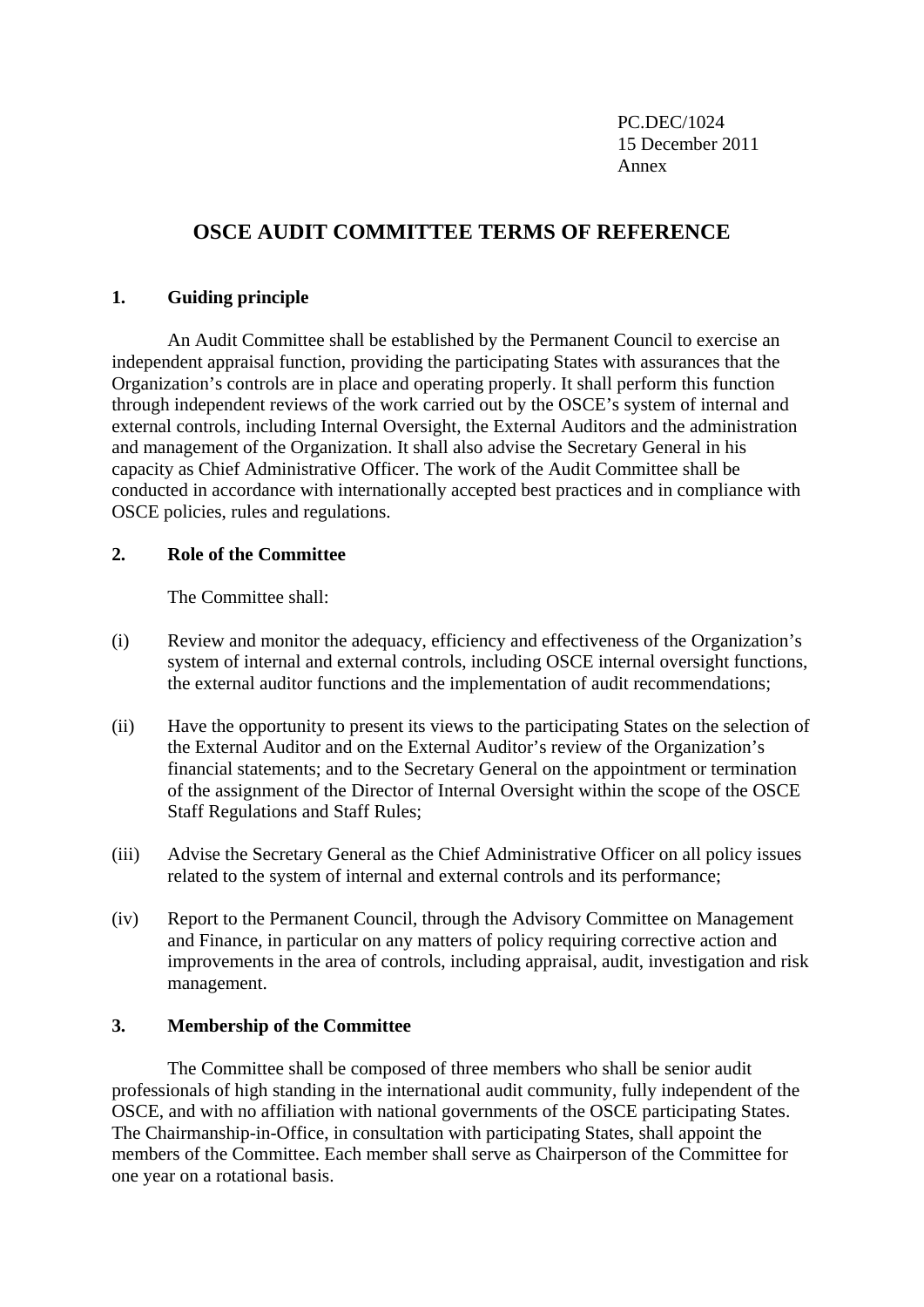# **4. Terms of appointment**

 The members shall serve for terms of three years, extendable for a further period of one year.

# **5. Rules and procedures**

 The Audit Committee shall meet for its regular sessions at least twice a year. Additional meetings may also be scheduled on an ad hoc basis as necessary. The Chairperson of the Committee shall determine the timing of meetings and the need for any additional meetings in the course of the year. He/she shall also set the agenda of the meetings, taking into account relevant requests of the Permanent Council. The Audit Committee shall be able to call upon OSCE officials and request meetings with other parties as it deems necessary to obtain information relevant to its work. In particular, the Office of Internal Oversight and the External Auditors shall be readily available to respond to inquiries and make presentations to the Committee. In performing their functions, the members of the Committee shall neither seek nor receive instructions from any government authorities. They shall act fully independently from any individual OSCE bodies and structures, and shall be guided solely by their expertise and professional judgement, taking into account the collective decisions of the OSCE governing bodies.

 The Audit Committee shall adopt recommendations on a consensus basis. In case of dissent among Committee members, the conclusions of the Chairperson in charge of the meeting, together with the dissenting opinion, shall be presented in the subsequent Committee report.

# **6. Access to documents**

 The Audit Committee shall have access to all records and documents of the Organization, including audit reports, investigations, and work documents of the Office of Internal Oversight and the External Auditors. Committee members shall sign non-disclosure statements at the beginning of their tenure.

# **7. Reporting**

- (i) The Audit Committee shall submit an annual report to the Permanent Council.
- (ii) The Audit Committee may also submit ad hoc reports to the Permanent Council as necessary.
- (iii) The Secretary General shall be given the opportunity to comment on all reports prior to their submission. Comments of the Secretary General, which he/she deems necessary, shall be incorporated in the relevant reports.

#### **8. Resources**

 The Audit Committee shall be provided with such resources as necessary to undertake its duties. Funds shall be included annually in the Unified Budget proposal to provide exclusively for the travel and accommodation costs of the members of the Committee, in